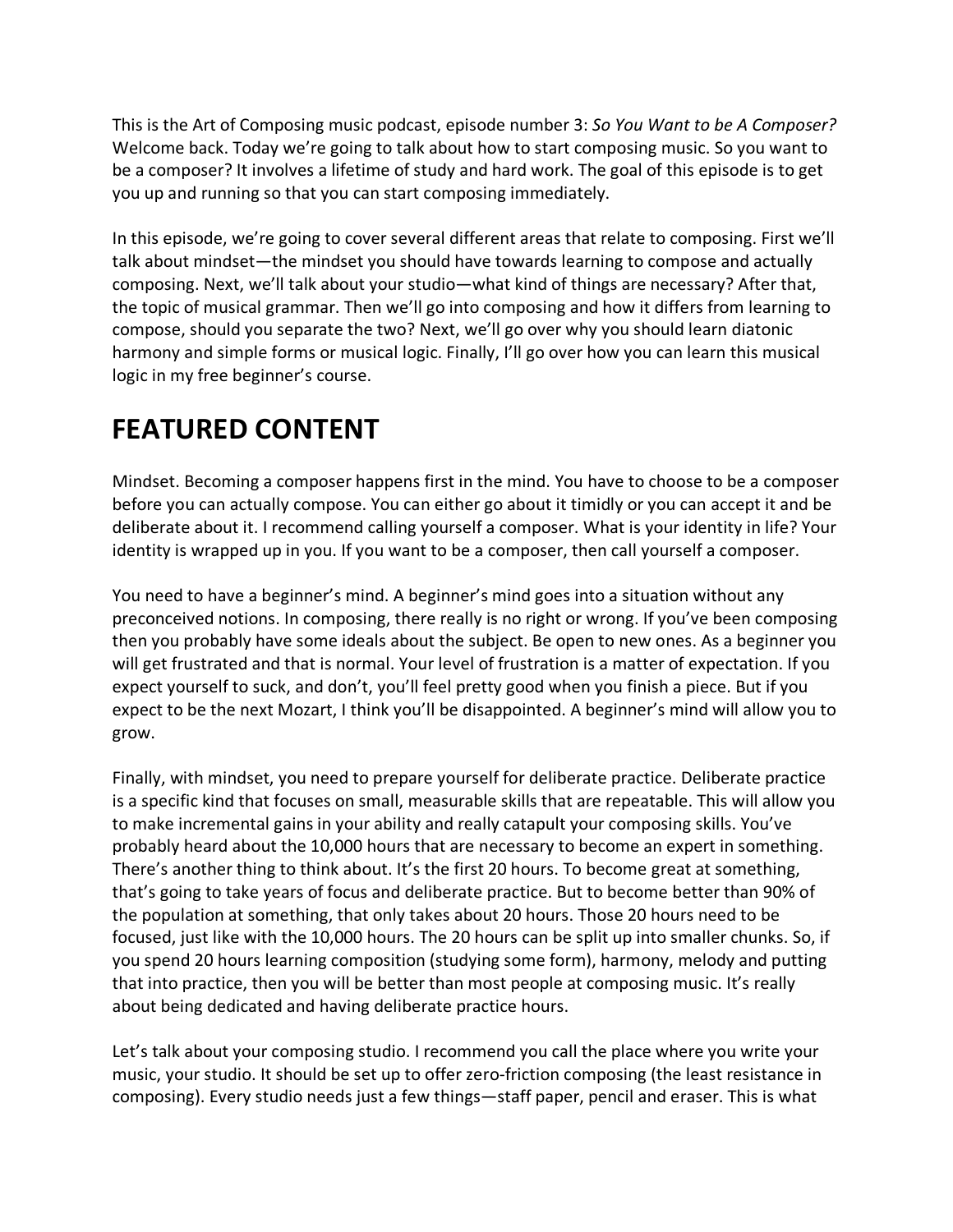the Great's used. They just had their brains and writing utensils. It also helps to have a computer and keyboard (piano)—you'll need something to check your pitch. I do recommend learning to play an instrument. I've composed many pieces using my trumpet or guitar. Every instrument will steer you in a different direction compositionally.

After setting up your studio, you need to make sure that you learn musical grammar. This means that you need to be able to read music notation, know your key signatures, know your musical symbols and terms, and know the names and different types of chords (what they sound like). I know there are people out there that have learned to compose without learning to read music. Not being able to read music would just get in the way of things. Learn your musical grammar.

In my mind there are two types of composing. There's *Composing* with a capitol 'c,' where you're attempting to create a work of art, realizing your passions and letting your imagination run free. And then there's composing practice. It may seem to be the same thing on the surface, but it's actually different. When you practice, you're attempting to improve specific skill sets. You're still creating new music but there should be far more discipline to sticking towards your plan. That plan should be clear from the outset. You should have learning goals. It could be something as small as writing an eight-bar theme using only the chords I and V. Or something as big as writing a piano sonata in traditional forms. The mindset is different. You're trying to improve, not impress. *Composing* (with a capitol 'c') is really a time to forget the rules, theory and purpose and to just write. When you're just starting off, I recommend *Composing* with a capitol 'c.' Don't worry at the beginning about getting things right. Just *Compose*. As you become more comfortable with the act of creating music, you will start to naturally want to practice specific things.

How do you actually begin to write? If you listen to my second episode, you can hear me compose a piece, how I hunt around for ideals on the piano. If you know your musical grammar, then the best advice is to start to write down your ideals. When you're noodling around, especially when you understand musical grammar, you're going to naturally go to some basic elements. I'd like to cover just a few of those general ideals.

There are two types of melody that you can write. There are *scale-line* melodies (also known as step-wise or conjunct melodies) and there are *chord-line* melodies (also known as disjunct melodies). Scale-line melodies move in steps and half steps and generally follow the underlying scale, although, you can add in chromatic notes. Chord-line melodies move in leaps. Try mixing the two. Use sections that are scaler, and sections that are chordal. Beyond that, at least at the beginning, stick to simple chords. Don't be afraid to just use C, F and G. Everybody does. Even Beethoven and Mozart have written entire little pieces just using I and V.

Once you've got your basic ideal you need to develop it. I recommend learning some simple musical forms. These are things like sentences, periods, small ternary and binary forms. The essence of these forms is that you can chop them up into small chunks. This makes the process of composing far less intimidating because you don't have to worry about how you're going to